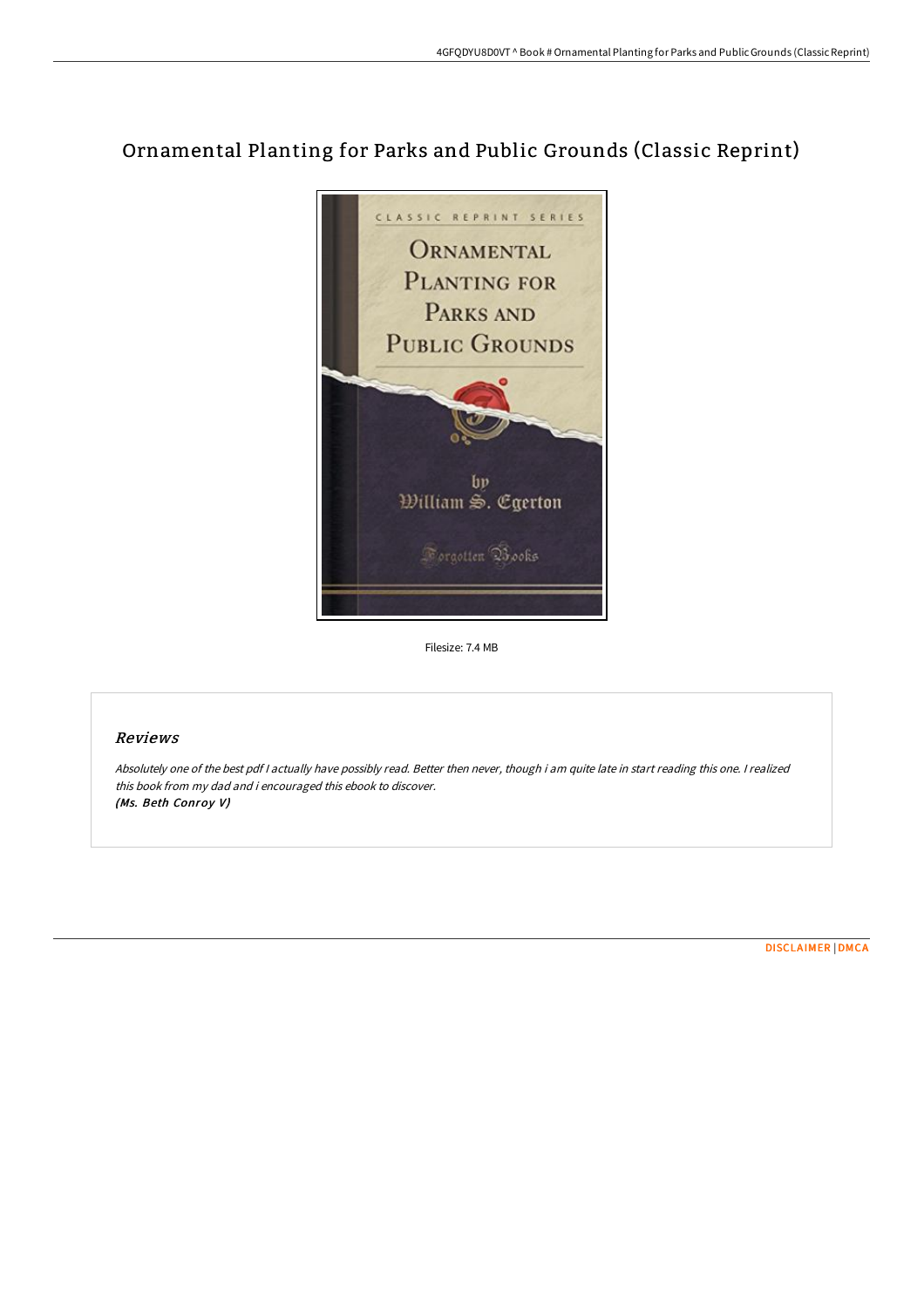### ORNAMENTAL PLANTING FOR PARKS AND PUBLIC GROUNDS (CLASSIC REPRINT)



Forgotten Books, United States, 2015. Paperback. Book Condition: New. 229 x 152 mm. Language: English . Brand New Book \*\*\*\*\* Print on Demand \*\*\*\*\*.Excerpt from Ornamental Planting for Parks and Public Grounds In a word, to shut off from those within the park a view of such features of a town-like character, as absolutely define the limits of a park and take away the deceptive and pleasing effect of its uncertain area. The fundamental elements of any large park aro not its roads, walks, bridges, buildings, and other accessory features requisite for the public accommodation in the use of the grounds. These may rather be classed as necessary evils. The essential element is the landscape, its surface undulations of hill and dale, or lawn; its trees, shrubs, single or in mass, in grove or copse; its deep woods or open glades, and its broad stretches of greensward or water. All of these elements in their endless combinations are constantly modified by the varying conditions of the point of view, the atmosphere, and the seasons. The true ideal of park recreation, to persons worn by the harassing turmoil of city life, is the refreshing enjoyment of all that may be seen and felt amid the placid manifestations of nature embodied in the landscape. There is nothing really different in the general theory of landscape gardening as applied to the ornamentation of parks from that theory as applied to ordinary grounds. The apparent difference lies in the special application to some particular individual undertaking. In actual practice one park must be treated differently from other parks, this difference of treatment being dictated by the situation, surroundings, and topography. No general plan can be outlined that would suit the demands of every locality. The general idea and keynote, however, to most successful examples...

 $\mathbb{R}$ Read [Ornamental](http://bookera.tech/ornamental-planting-for-parks-and-public-grounds.html) Planting for Parks and Public Grounds (Classic Reprint) Online  $\frac{1}{100}$ Download PDF [Ornamental](http://bookera.tech/ornamental-planting-for-parks-and-public-grounds.html) Planting for Parks and Public Grounds (Classic Reprint)